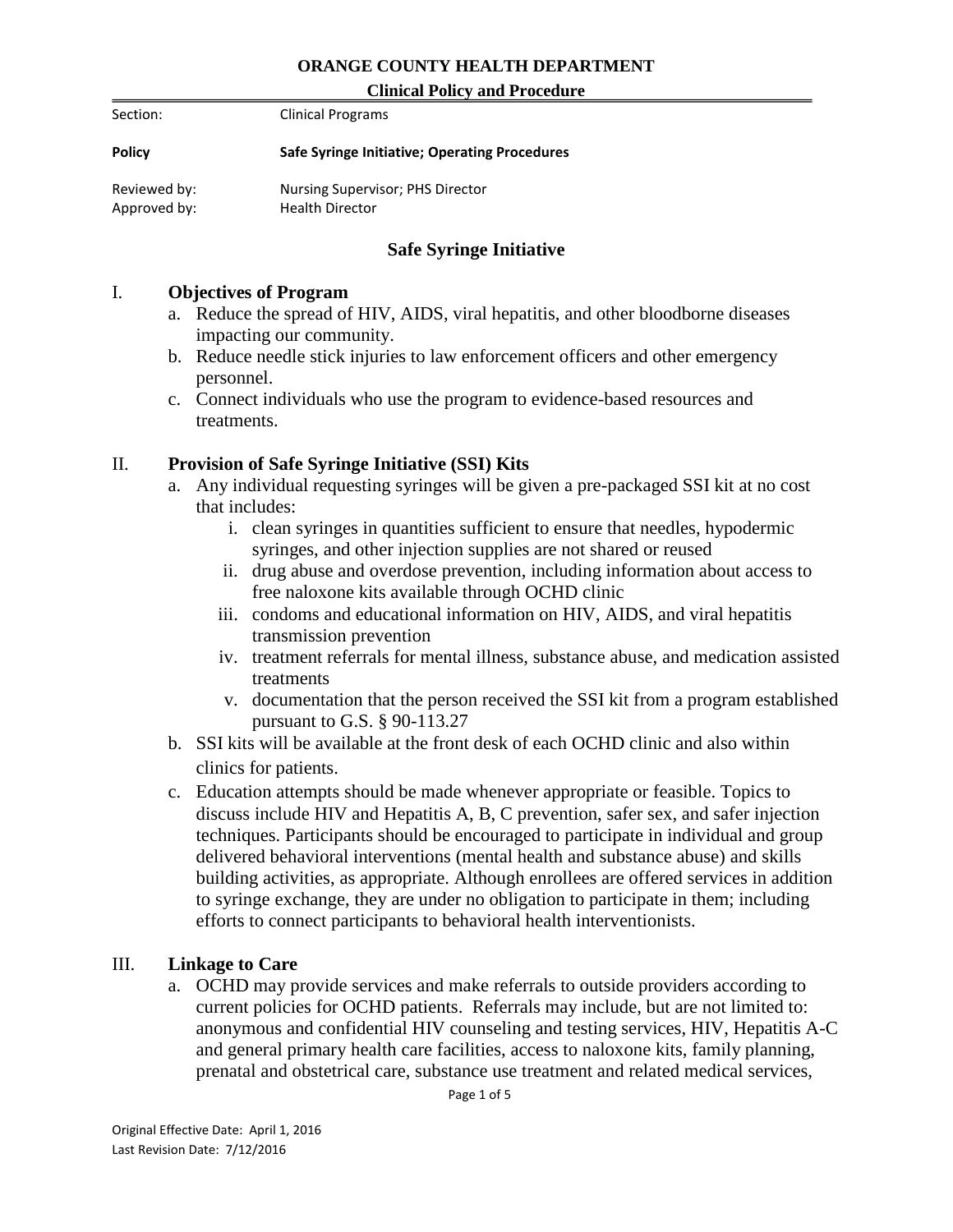**Clinical Policy and Procedure** 

| Section:                     | <b>Clinical Programs</b>                                   |
|------------------------------|------------------------------------------------------------|
| <b>Policy</b>                | Safe Syringe Initiative; Operating Procedures              |
| Reviewed by:<br>Approved by: | Nursing Supervisor; PHS Director<br><b>Health Director</b> |

tuberculosis screening and treatment, sexually transmitted infection screening and treatment, case management and support services for HIV-infected people, and mental and behavioral health services.

### IV. **Staff Training**

- a. All staff will be trained in the basics of the SSI, including locations, procedures for a client receiving syringes, and harm reduction philosophy.
- b. Additionally, staff that provide syringes through the SSI will receive refresher training on the OCHD's approved policies and procedures that cover:
	- i. Disposal of infectious waste and needle stick prevention management.
	- ii. Procedures for making referrals, including primary care, detox and drug treatment, HIV counseling and testing, prenatal care, tuberculosis and Hepatitis A, B and C screening and treatment, screening and treatment for sexually transmitted infections, and other HIV support and social services.

### V. **Disposal**

- a. Infection control training and procedures will follow existing policies and procedures outlines in the [OCHD Infection Control/Bloodborne Pathogens Program Manual.](file://///kingcharles/Depts_AH/Health/COMMON/Plans%20&%20Policy%20Manuals/Infection%20Control%20-%20Bloodborne%20Pathogens)
- b. Individuals will be instructed to dispose of used needles and hypodermic syringes to the Orange County Health Department. OCHD staff members should never dispose of syringes or other SSI materials for a client. Staff should instruct the client to dispose of the materials in the appropriate sharps disposal containers.
- c. Syringes that are returned to OCHD in glass jars or coffee cans will be accepted and carefully deposited in a sharps depository by the participant. OCHD staff will educate participants on the appropriate type of plastic containers that should be used for syringe disposal.
- d. Personal sharps containers (Fitpacks) and FDA approved sharps containers may be discarded.
- e. Participants should be educated about proper disposal of syringes when they are unable to come to the OCHD. Inappropriate methods of syringe disposal such as the following should be discouraged: breaking off the tip and discarding in trash, disposal on the street or other public venues; disposal of used syringes in household garbage or residential sharps programs without containment in sealed, labeled plastic puncture resistant containers, flushing in toilets; disposal of syringes in the trash in glass jars or coffee cans. Many substance users think that syringes are discarded safely if needles are broken off and thrown in the garbage separate from the barrel of syringes. It is important to educate participants that throwing out needles in this way exposes municipal workers (sanitation) to needle stick injury. If participants are intent on

Page 2 of 5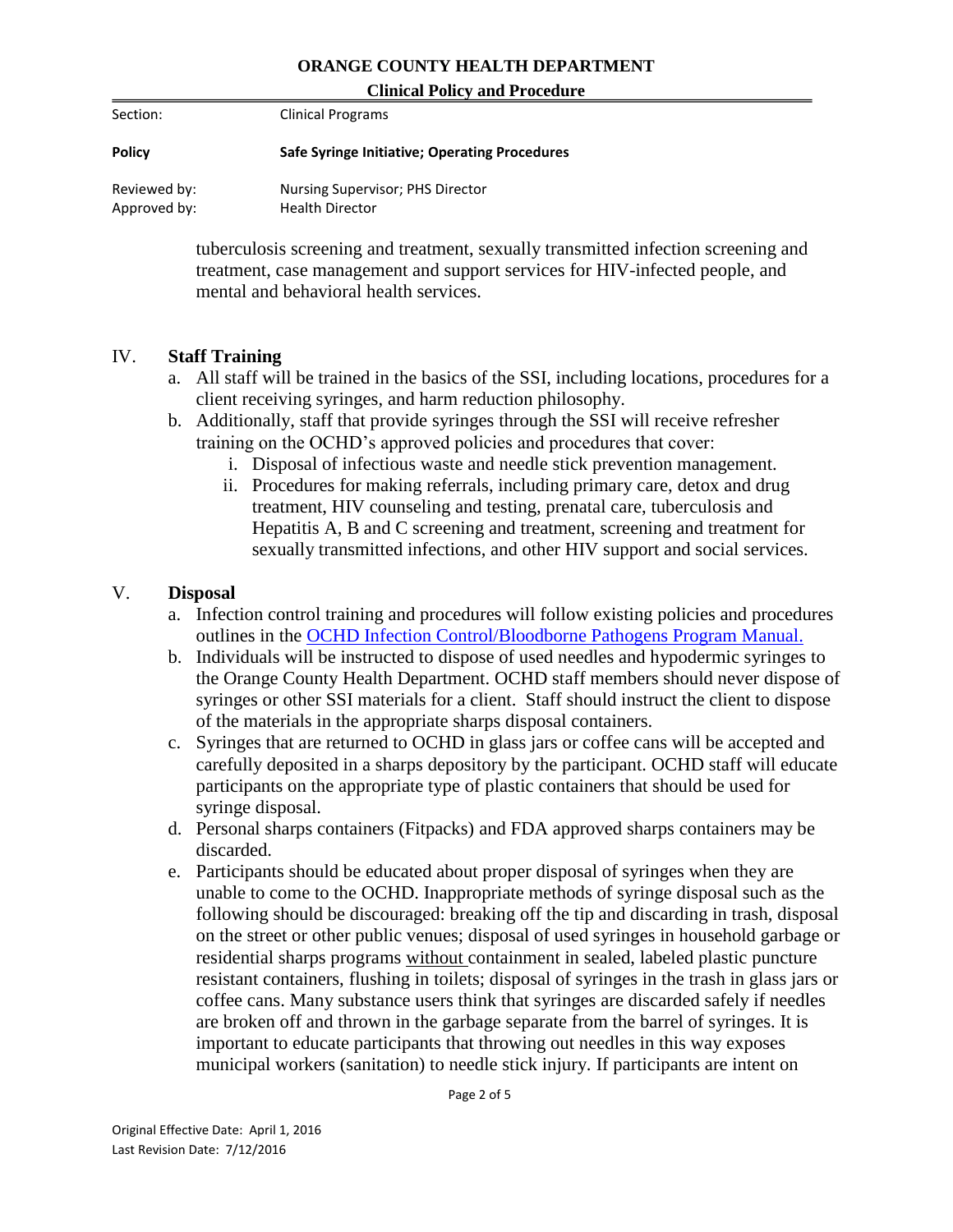**Clinical Policy and Procedure** 

| Section:                     | <b>Clinical Programs</b>                                   |
|------------------------------|------------------------------------------------------------|
| <b>Policy</b>                | Safe Syringe Initiative; Operating Procedures              |
| Reviewed by:<br>Approved by: | Nursing Supervisor; PHS Director<br><b>Health Director</b> |

discarding syringes in this manner, they should be encouraged to remove plungers from the barrel of used syringes, place needles in the barrel and replace plungers. This will reduce the risk of needle stick injury to others.

# VI. **Data Collection and Program Reporting**

a. Staff dispensing SSI kits will record the number of kits and any relevant referrals made in a tracking log.

### b. **Quarterly Reports**

- i. Monthly narrative and statistical reports shall be submitted to the Nursing Services Supervisor. Quarterly reports shall be compiled by the Nursing Services Supervisor and provided the Board of Health Director of Programs and Policy. Quarterly reports shall include but not be limited to:
	- 1. Number of enrolled participants;
	- 2. Number of syringes collected from participants, including the average number furnished per participant per transaction;
	- 3. Number of syringes furnished to participants, including the average number collected per participant per transaction;
	- 4. Number and types of services directly provided or provided by referral including referrals for HIV counseling and testing; health care services (including evaluation and treatment for HIV infection, Hepatitis A-C, sexually transmitted infections, tuberculosis; family planning; obstetrical and prenatal care), supportive services; substance use treatment services; and
	- 5. Significant problems encountered and program milestones achieved.

# c. **Annual Reporting**

- i. The Board of Health Director of Programs and Policy shall provide an annual report of activities and statistical reports to the Board of Health.
- ii. Annual reporting to the NC Department of Health and Human Services, Division of Public Health will include:
	- 1. The number of individuals served by the program.
	- 2. The number of needles, hypodermic syringes, and needle injection supplies dispensed by the program and returned to the clinic.
	- 3. The number of naloxone kits distributed.
	- 4. The number and type of treatment referrals provided to individuals served by the program, including a separate report of the number of individuals referred to programs that provide access to naloxone.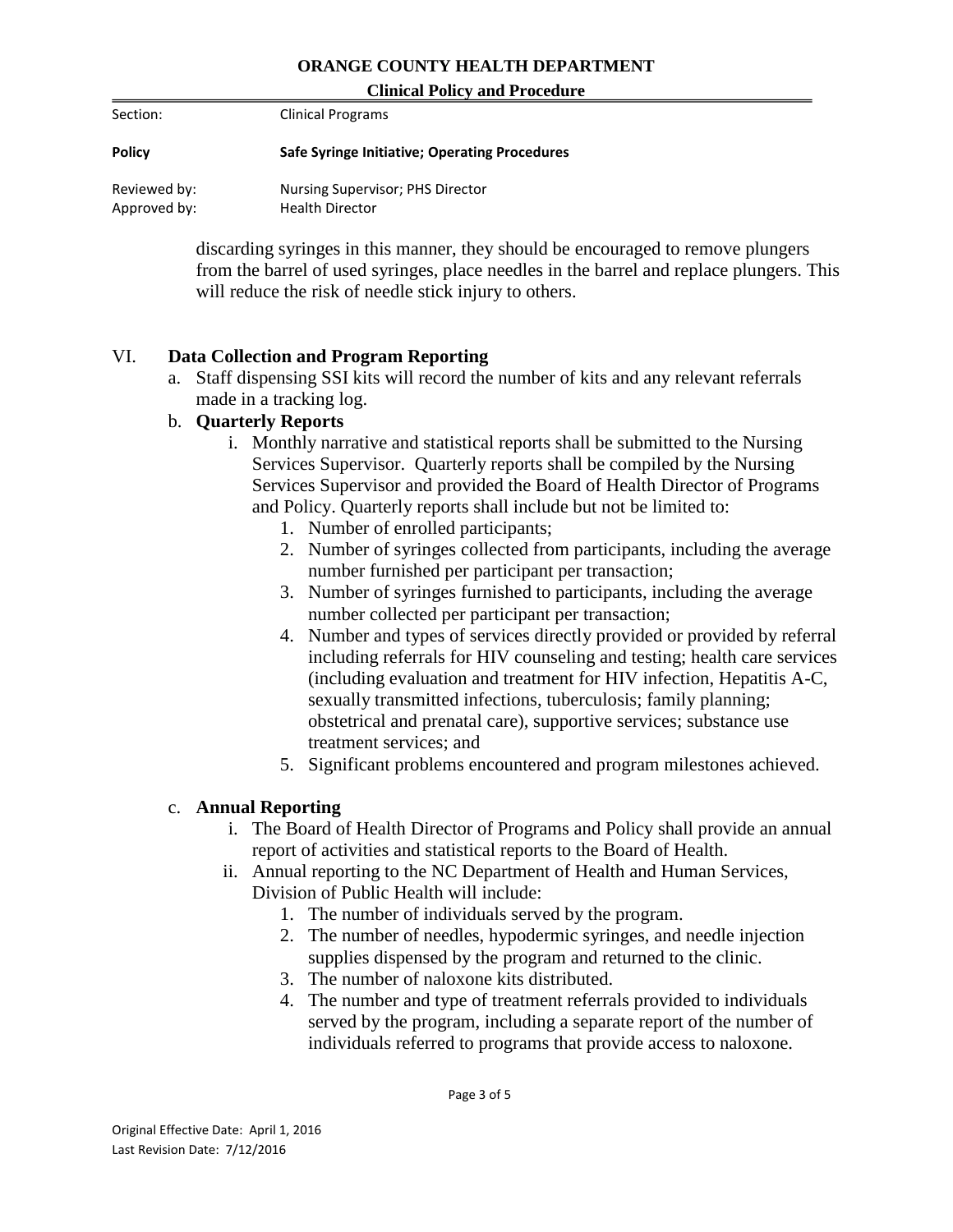**Clinical Policy and Procedure** 

| Section:                     | <b>Clinical Programs</b>                                   |  |
|------------------------------|------------------------------------------------------------|--|
| <b>Policy</b>                | Safe Syringe Initiative; Operating Procedures              |  |
| Reviewed by:<br>Approved by: | Nursing Supervisor; PHS Director<br><b>Health Director</b> |  |

#### VII. **Complaints and Concerns**

- a. Incidents related to the SSI from community or law enforcement shall be reported in accordance with the Orange County Health Department's Complaint Policy. The purpose of these reports is to ensure documentation of incidents in order to identify and address potential problems.
- b. Orange County Health Department staff will refer to Administrative Policy V.8.0 "Dealing with a Potentially Dangerous Client or Family Interactions" if any client becomes emotionally labile and angry.

### **Evaluation**

Evaluation of the SSI should include both process/output measures and outcome/impact measures. Measures of the process and outputs, such as the number of syringes dispensed and number of clients dispensed to, will be relatively simple. These measures will require pharmacy tracking logs much like ones already in place for other medications and naloxone.

*Process indicators*

- Number of hours open per week for syringe provision
- Number of OCHD staff assessing client need for syringes and referring to SSI
- Number of OCHD staff reporting support of SSI
- Number of stakeholders reporting support of SSI

### *Output indicators*

- Number of participant contacts
- Number of syringes distributed
- Estimated number of syringes returned for disposal
- Trends in opioid drug overdose deaths in Orange County
- Trends in the prevalence rate of Hepatitis, HIV and other bloodborne pathogens in Orange County

### **Applicable State and Local Rules/Regulations on Syringe Provision in NC**

This policy is adopted pursuant to GS § 90-113.27.

Per GS § 90-113.27. (Needle and hypodermic syringe exchange programs authorized; limited immunity), "Notwithstanding any provision of the Controlled Substances Act in Article 5 of Chapter 90 of the General Statutes or any other law, no employee, volunteer, or participant of a program established pursuant to this section shall be charged with or prosecuted for possession of any of the following: (1) Needles, hypodermic syringes, or other injection supplies obtained from or returned to a program established pursuant to this section. (2) Residual amounts of a

Page 4 of 5